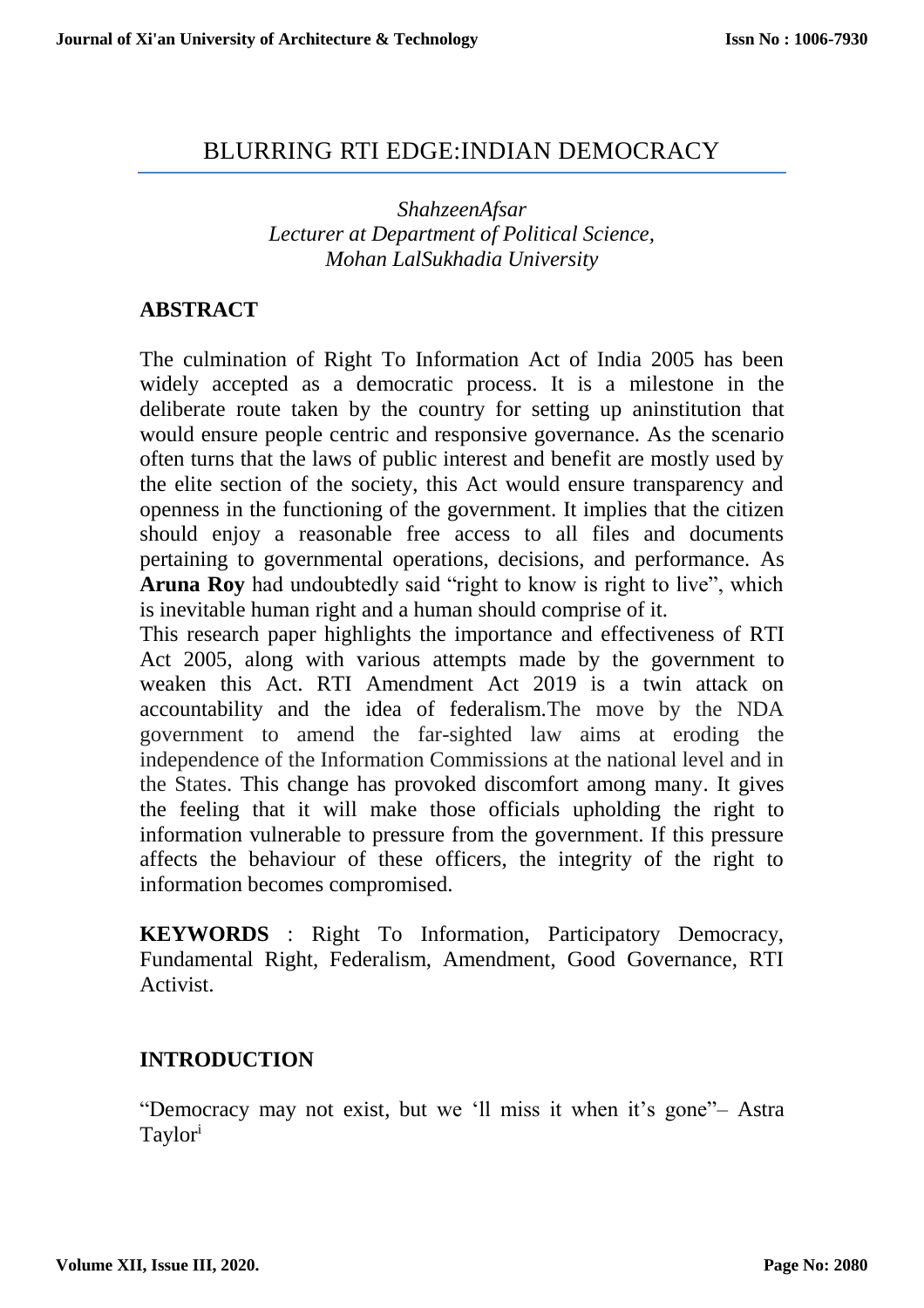Democracy is a contested concept. And the contestation is found in our political practices rather than in the concept per se. Real democracy (Egalitarian and inclusive) has in fact, never existed.

True democracy cannot exist unless all the citizens of the country participate in its polity. This participation is meaningless unless the citizen's are well informed about the issues on which they express their views. In the name of democracy we see a raft of policies that spread inequality and xenophobia worldwide. The main principle of democracy which is, by the people, of the people and for the people is now blurred.

The Right to Information (RTI) Act, called the sunshine legislation, promulgated in 2005 can be used as a synonym for democracy.It replaced Freedom of Information Act 2002. It was hailed across the country as a major landmark in the country's march towards strengthening of democracy.

Eight two years of struggle has finally led to the transition from anopaque and arbitrary system of governance, legitimized by the colonial Official Secrets Act, to an era of greater transparency and empowerment where a citizen can demand the right to information. It has led to greater access to information by citizens, thus indeed increasing greater responsiveness of government to community needs.It has lifted the veil of secrecy from governmental processes, thus helped in keeping a check on arbitrary decision making by public institutions. It is the most successful laws in promoting transparency, accountabilityand combatting corruption. It gives twin effect of good governance and inclusive development.

# **RIGHT TO INFORMATION ACT 2005**

The book of **Aruna Roy**, *The RTI Story* :*Power to the people*<sup>ii</sup>s an important book to showcase the stages of MKSS and various campaigns that led to the culmination of the success of Indian democracy by passing of Right to Information Act 2005. In the early days of the movement, the public meetings which followed, in village after village in the presence of distressed government officials, is now the stuff of legend.

MazdoorKisan Shakti Sagathana grass root organization and the National Campaign for People's Right to Information (NCPRI) led by Aruna Roy played an active role in the passage of the bill. She is called mastermind behind the RTI Act 2005<sup>iii</sup>.

RTI Act 2005, replaced the erstwhile Freedom of Information Act 2002. RTI being legal right is implicit in the Right to Freedom of speech and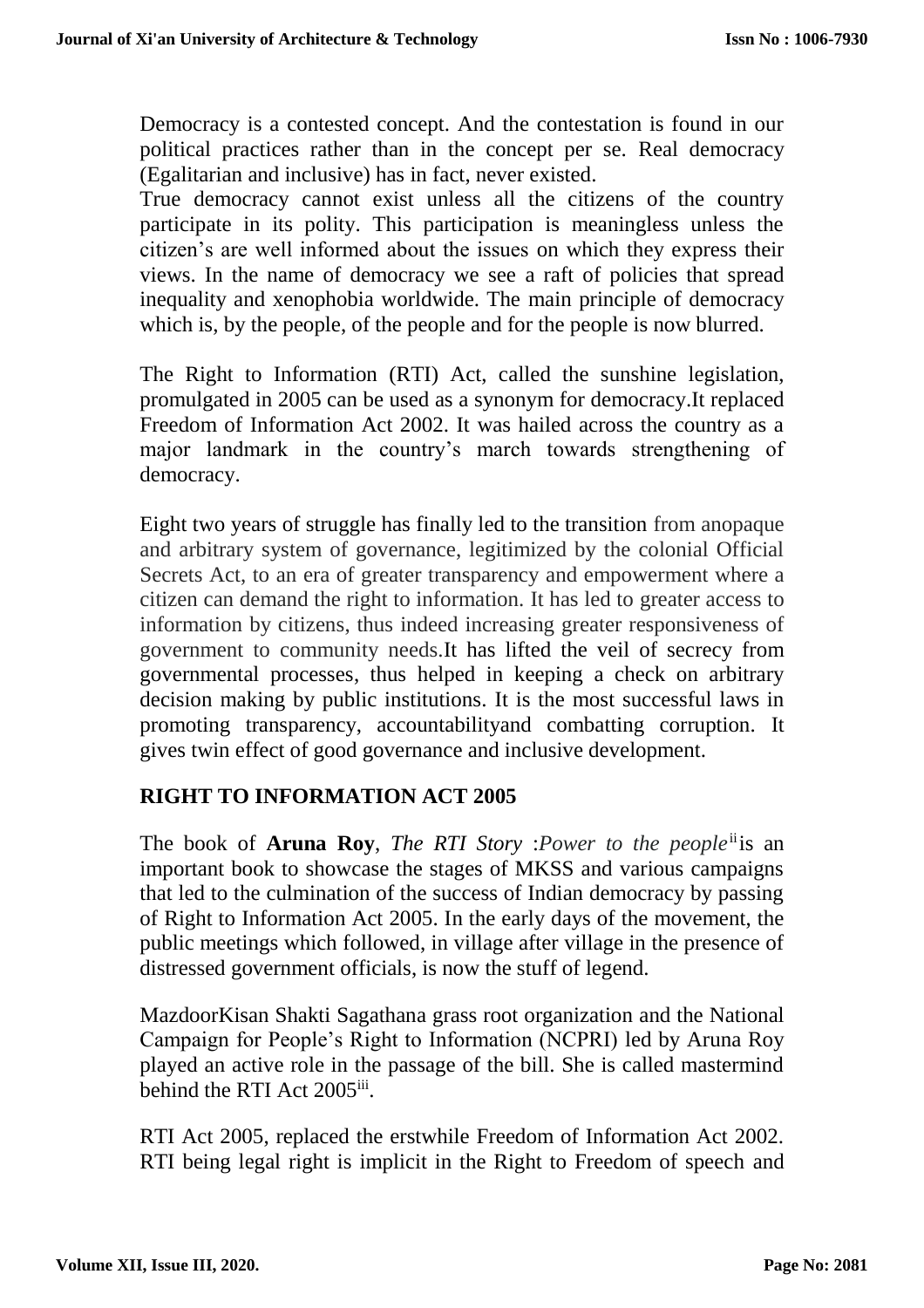expression under Article 19(1) of the Indian constitution. It states, ―All the citizens have the right to the freedom of speech and expression and Art 21 deals with right to life of citizens. Constitution of India 1950 stated that the court has recognized the right to access of information from government department is fundamental to democracy. However, the right to information does not mean the free flow of information without any restrictions. Like all other fundamental rights, the right to information has also certain reasonable restrictions

Under the RTI Act, 2005, Public Authorities are required to make disclosures on various aspects of their structure and functioning. It includes :disclosure on their organisation, functions, and structure,powers and duties of its officers and employees, and financial information.

The first states to pass the law were Tamil Nadu(1997) and Goa (1997). Some other states passed it later including Rajasthan (2000), Maharshtra  $(2000)$ , Delhi $(2001)$  and many others.

It has been a great success in disclosing information and has been supplemented by the Whistle Blowers protection Act, 2011.

RTI aims at citizen centric approach of the government. A  $\bar{\tau}10$ application gives citizens hope, and to the receiver, a public duty to discharge. Under the provisions of the Act, any citizen of India is empowered to request information and public authority is required to reply expeditiously within thirty days and fourty- eight hours when the information asked concerns the life and liberty of a person according to section 7(1) of the RTI Act, 2005.

What was needed after fifteen years of successful work,was an reappraisal of the act to make it more effective by strengthening the RTI regime as more and more poor people seek recourse to justice through RTI. But what has been done by the government is the opposite.

# **REVIEW OF ACT**

Decadal review undertaken by Commonwealth Human Rights Initiative (CHRI) in 2016 by the various stakeholders shows that over 4800 applications are filed everyday with commission. In the first ten years of commencement of the act over 17,500,000 applications has been filed. ivThis indicates the faith of the people and effectiveness of the act to get better response by public authorities.

The rate of rejections of RTI applications is low, at an estimated 6% in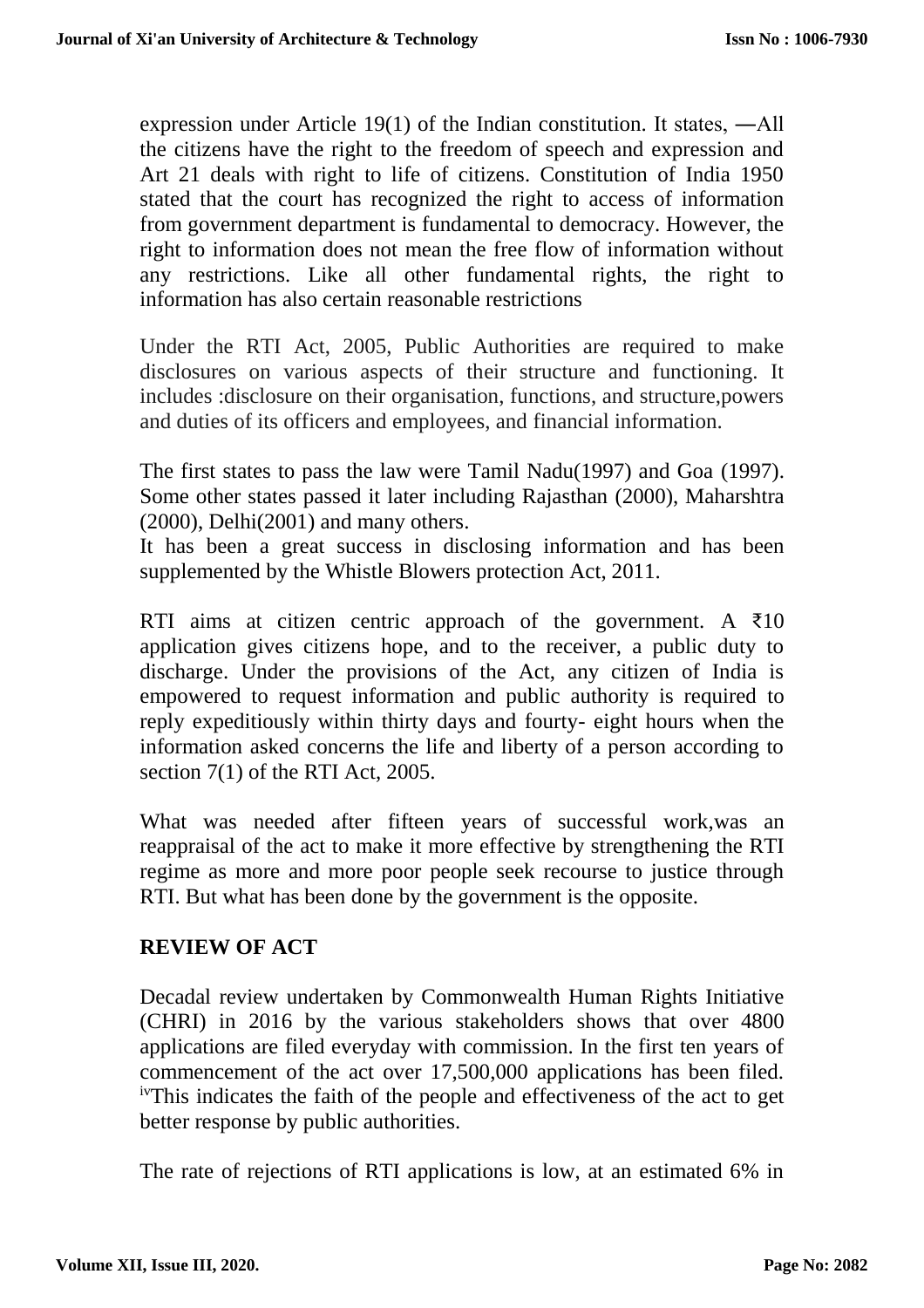2017-18. In this lies the genius of the Act. The Act draws its teeth from the State's passion for paper work and files. The RTI requires that applications are submitted on paper, acknowledgment slips are mandatory, and responses too have to be given in a written format, on paper. In essence, every RTI application requires the system to open a file. And once a file has been opened, the system has to respond.

But even as the State has found RTI applications difficult to ignore, reforms — reviewing internal rules and procedures, improving record management, and implementing Section 4 of the RTI, which mandates proactive disclosure of information — have been resisted. Instead the focus, across political parties (including, ironically the Congress, which brought the law to Parliament), has been on finding loopholes to weaken the law.

This resistance is unsurprising; after all, the RTI exposes government decision-making to scrutiny. This resistance doesn't stem only out of a fear of exposing corruption, as is assumed. Rather, it comes from the challenge scrutiny poses to accepted norms of governmental decisionmaking.

Digitalization has made the process of filing applications, serving of notices, and uploading of decisions much easier. The [Central Vigilance](https://en.wikipedia.org/wiki/Central_Vigilance_Commission)  [Commission](https://en.wikipedia.org/wiki/Central_Vigilance_Commission) plans to create more awareness about corruption in India. To encourage the fight against corruption, CVC has provided on their website, a "**Lodge Complaints Online**" portal.

As quoted by **Sir Francis Bacon** — "Knowledge is power" — thisquote well explains the essence of the Right to Information Act (RTI). Information is aindispensable to every citizen who wish to participate in the life and governance of society.

## **IMPORTANT JUDICIAL PRONOUNCEMENTS RELATING TO RTI**

In order to understand the effectiveness of a Fundamental Right it is important to analyse the various aspects in which the right has been given effect by the Judiciary. A few landmark cases have been taken to highlight the various facets relating to Right to Information:

• In *Bennett Coleman v. Union of India<sup>v</sup>*, for the first time, right to know as a Fundamental right was realized and consequently the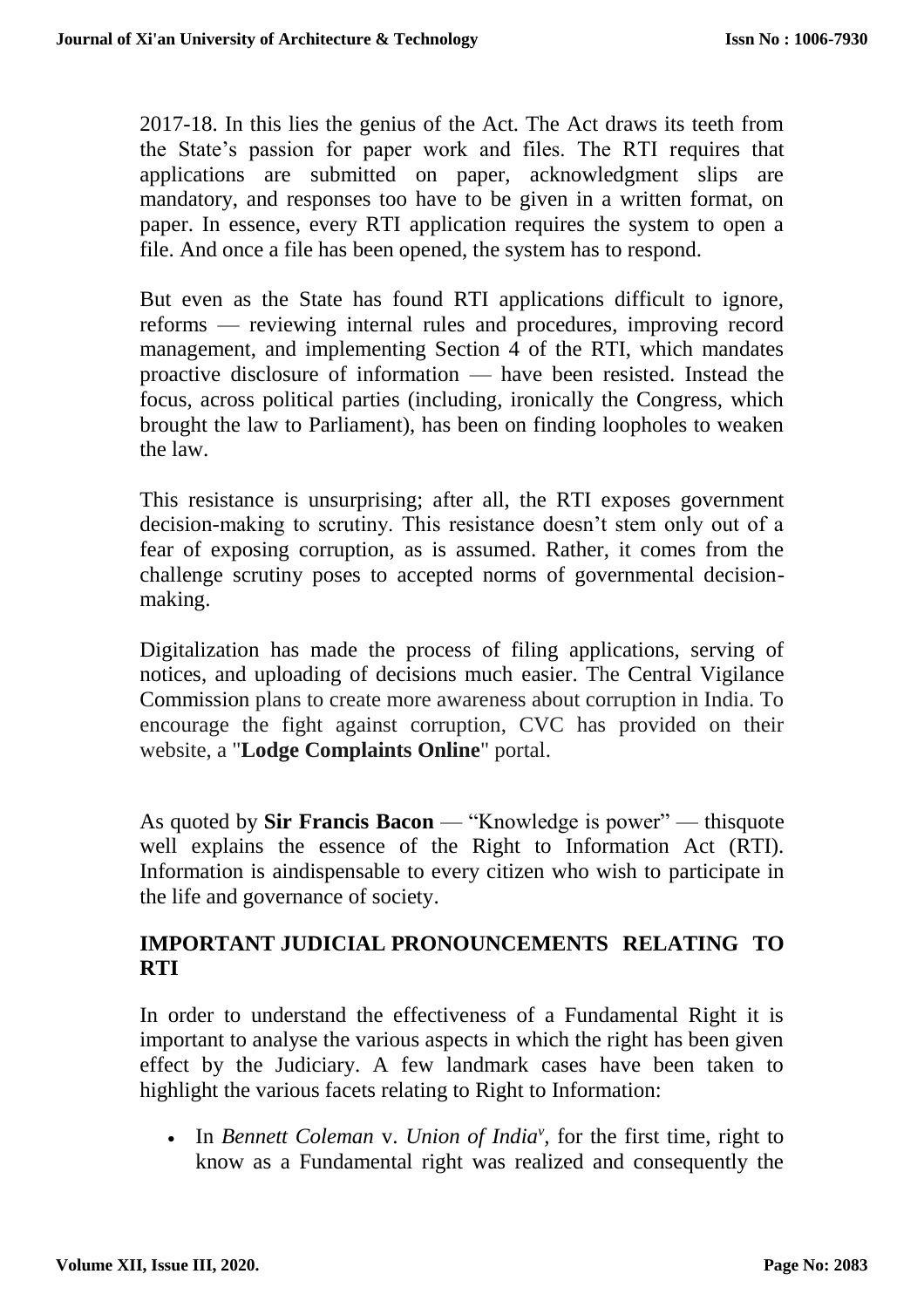Supreme Court ruled that the right to freedom of speech and expression guaranteed by Art. 19(1) (a) included the right to information.

- In *State of UP v. Raj Narain<sup>vi</sup>*, Justice Mathew thoroughly stated, "It is not in the interest of the public to cover with a veil of secrecy the common routine business ... the responsibility of officials to explain and to justify their acts is the chief safeguard against oppression and corruption.
- In *Secretary, Ministry of I&B, Government of India* v *Cricket*  Association of Bengal<sup>*vii*</sup>, the Supreme Court held that the right to impart and receive information from electronic media was included in the freedom of speech.
- In *S.P. Gupta v. Union of India<sup>viii</sup>*, the right of the people to know about every public act, and the details of every public transaction undertaken by public functionaries was illustrated by the Apex Court of India.
- In *People's Union for Civil Liberties v. Union of India<sup>ix</sup>, the right* to information was further elevated to the status of a human right, necessary for making governance transparent and accountable.

# **AMBIT OF THE ACT**

The purview of the Act covers the whole of India, including Jammu and Kashmir now. $x$ 

Earlier private bodies were excluded from the ambit of the Act but in the land markjudgement of**Sarbajit V. Delhi Electricity Regulatory commission**<sup>xi</sup>, the central government reaffirmed that private utility companies continue to be within the RTI Act, not withstanding their privatization. This implies that private entities are covered under the RTI Act irrespective whether they are substantially aided or funded by the government. However from 2014, any private institution or NGO's receiving over 95% of their infrastructure funds from the government comes under the ambit of the Act.

Central Information commissioner (CIC) held that political parties being public authorities, are answerable to citizen under RTI Act. On June 3rd 2013, it brought all the 6 national parties- Congress, BJP, NCP, CPI(M), CPI and BSP and BJD<sup>xii</sup> –under RTI ambit. However, in August 2013 the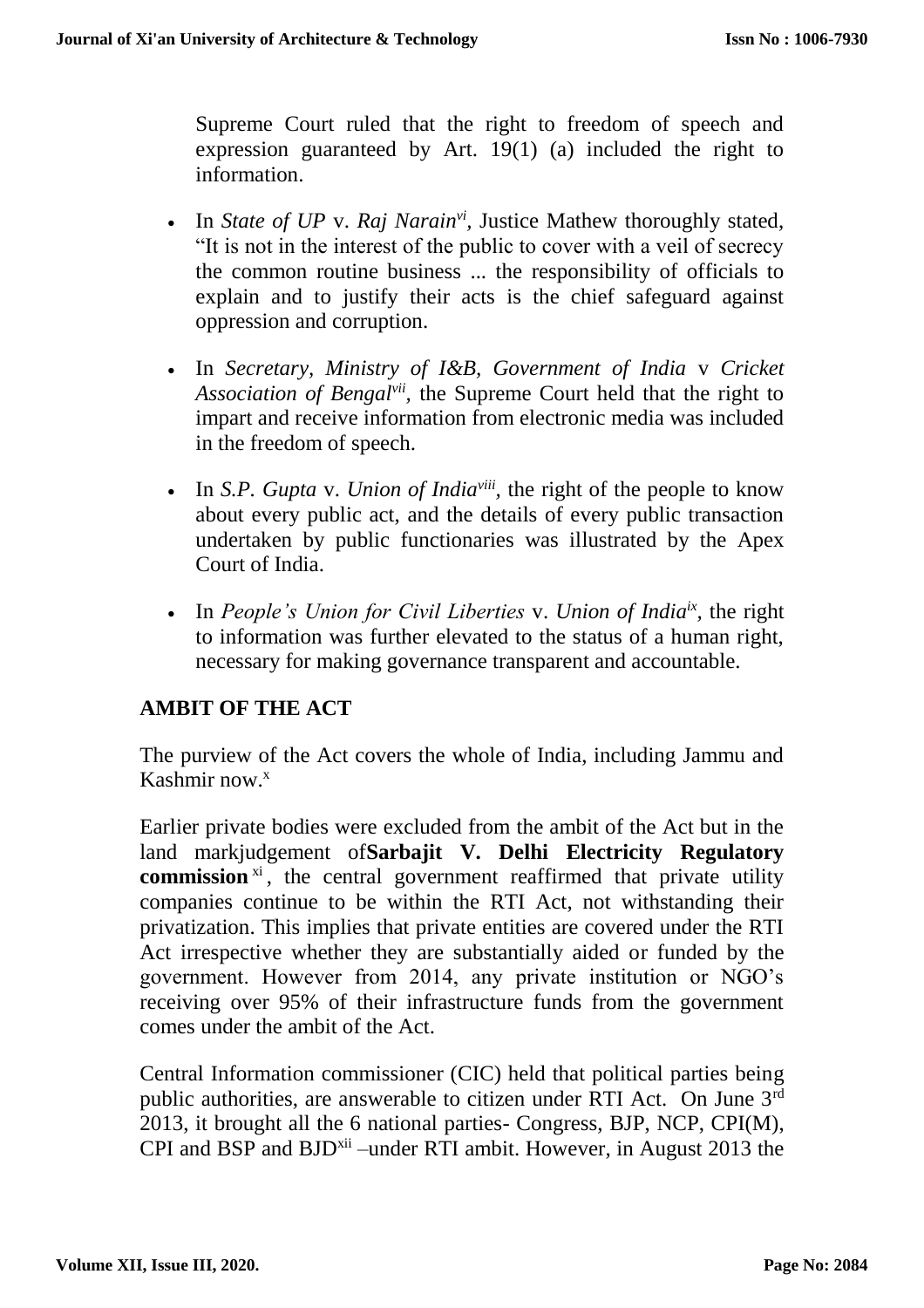government introduced a Right to Information (Amendment) bill which removed political parties from the scope of the law.

On 13th November 2019, Supreme Court brought the office of Chief Justice of India under the purview of RTI Act. xiii**Subhash Chandra Agrawal** , considered as 'the crusader of RTI', has used this act as a tool to combat corruption. It was only after his application that the Central Information Commissioner brought the office of chief justice of India under the purview of RTI Act, which was upheld by High court in 2010 and supreme court in 2019.

The intelligence and security organizations established by the central government are not under the purview of the act. However, information concerning to the allegation of corruption and violation of human rights shall not be excluded under this section.

## **ACHIEVEMENTS**

Former Prime Minister **Rajiv Gandhi**'s famous remark in 1985, that, "of every rupee of development funds, barely 15 paisa actually reach the poor on the ground."xivThis well explains the need for an effective mechanism to combat the evils of the system. Despite launching various schemes and measures for empowering and developing rural India, the majority of Rural India is still recognized by high incidence of poverty and illiteracy, unemployment, miserable rural infrastructure, health, drinking water and other socio-political problems.

RTI has helped cure this malaise. It is a non deniable fact that rural people are less aware in knowing and exercising their rights that results in growing corruption rate of public works in rural area. It is here that RTI can make a path breaking impact to combat corruption and ineffectiveness. It gave hope to the people that if they fight together, the Right to Information can help change the situation. It has redesigned the structure of India's democratic governance and revolutionized citizen's ability to engage with the state, arming them with a mechanism to ferret out some truth from the government.

Success stories of RTI :-

• Through RTI applications it was revealed that between 2006 to 2010, a sum of Rs 744 crore was diverted from development of scheduled caste and communities to Commonwealth games.<sup>xv</sup>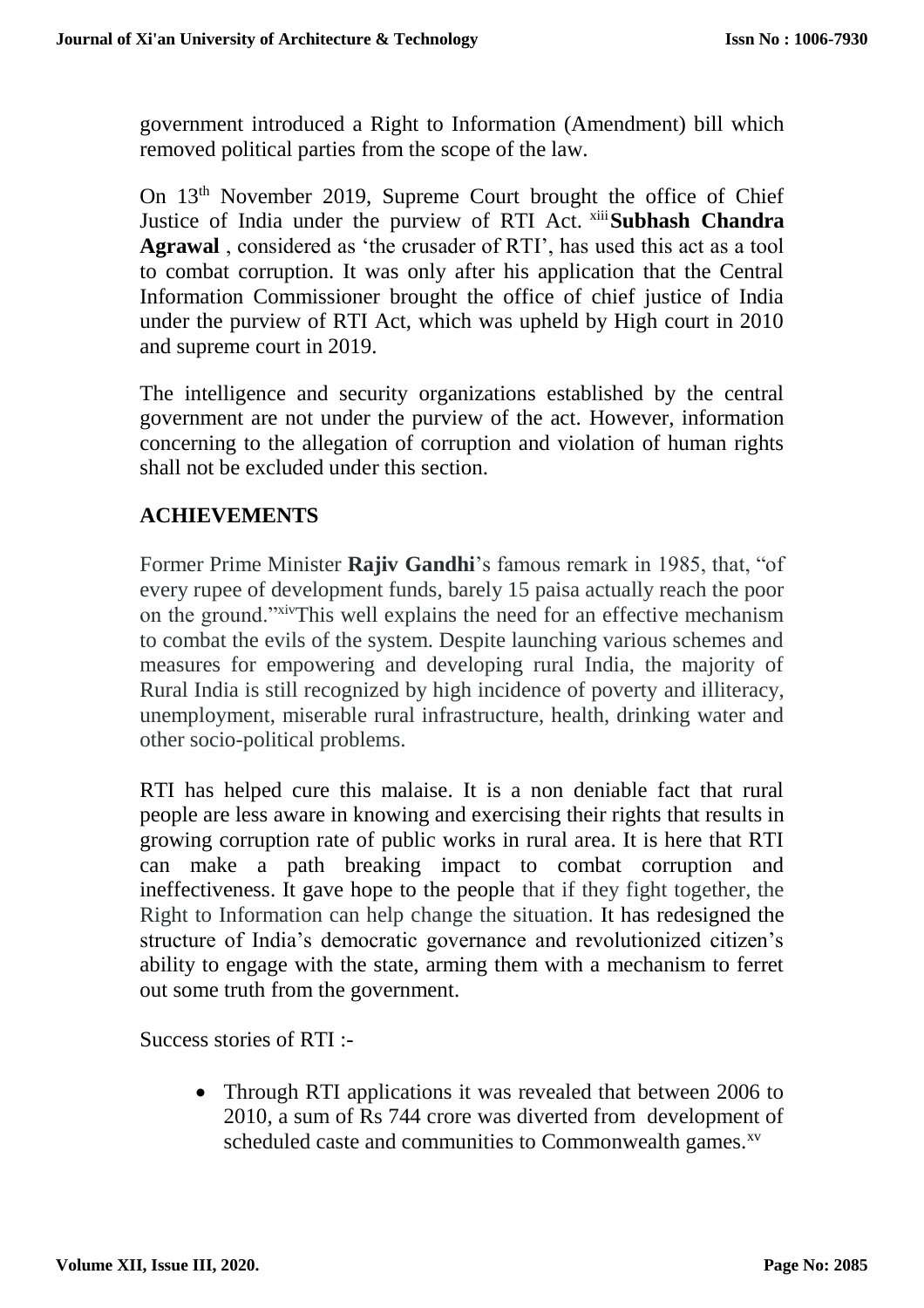- Rajasthan Villagers used RTI to end their woes. Disclosure of corruption at village level and putting an end to the practice of selling grains from ration shop in the black market, led to suspension of dozens of officials.<sup>xvi</sup>
- People in Karnataka have combined the campaigns for Right to Information and Right to Food to fight hunger. Poor villagers have successfully participated in social audits and public hearings to demand rations due to them at correct prices.
- RTI exposes Janawad scam "mother of all Rural Development scams" in Rajasthan. Over seventy per cent of the money was siphoned off by a corrupt nexus between the Sarpanch and government officials.<sup>xvii</sup>
- In 2007, **KrishakMuktiSamgramSamiti (KMSS)** a prominent organization based in the state of Assam formed by RTI Activist AkhilGogoi, filed an RTI application that revealed irregularities in the distribution of food meant for people below poverty line. The allegations of corruption were probed and several high profile government officials were arrested.
- Due to existence of unholy nexus between licensees of the fair price shops (FPS) and the officers of food supply department, substantial portion of money is siphoned off through black marketing, as a result of which the whole Public Distribution System (PDS) is in shambles. The fact that the use of RTI can change the whole PDS system was proved by the people of Sunder Nagri area of Delhi. The information showed the massive corruption in the system and immediate actions were taken.
- An RTI filed by activist **VenkateshNayak** revealed that the RBI did not agree with the Centre move to demonetization and its justification that the move would curb the circulation of black money and counterfeit money.<sup>xviii</sup>

And many more…

The role of CIC and ICs has been vital in the implementation of this act. An appeal can be made to them if the demand goes unheeded by Public Information Officer or authority within the department concerned.

#### **THE DILUTION OF THE RTI ACT**

There have been various attempts to dilute the Act. The first attempt was made even before the bill was introduced i.e2004. In the original version,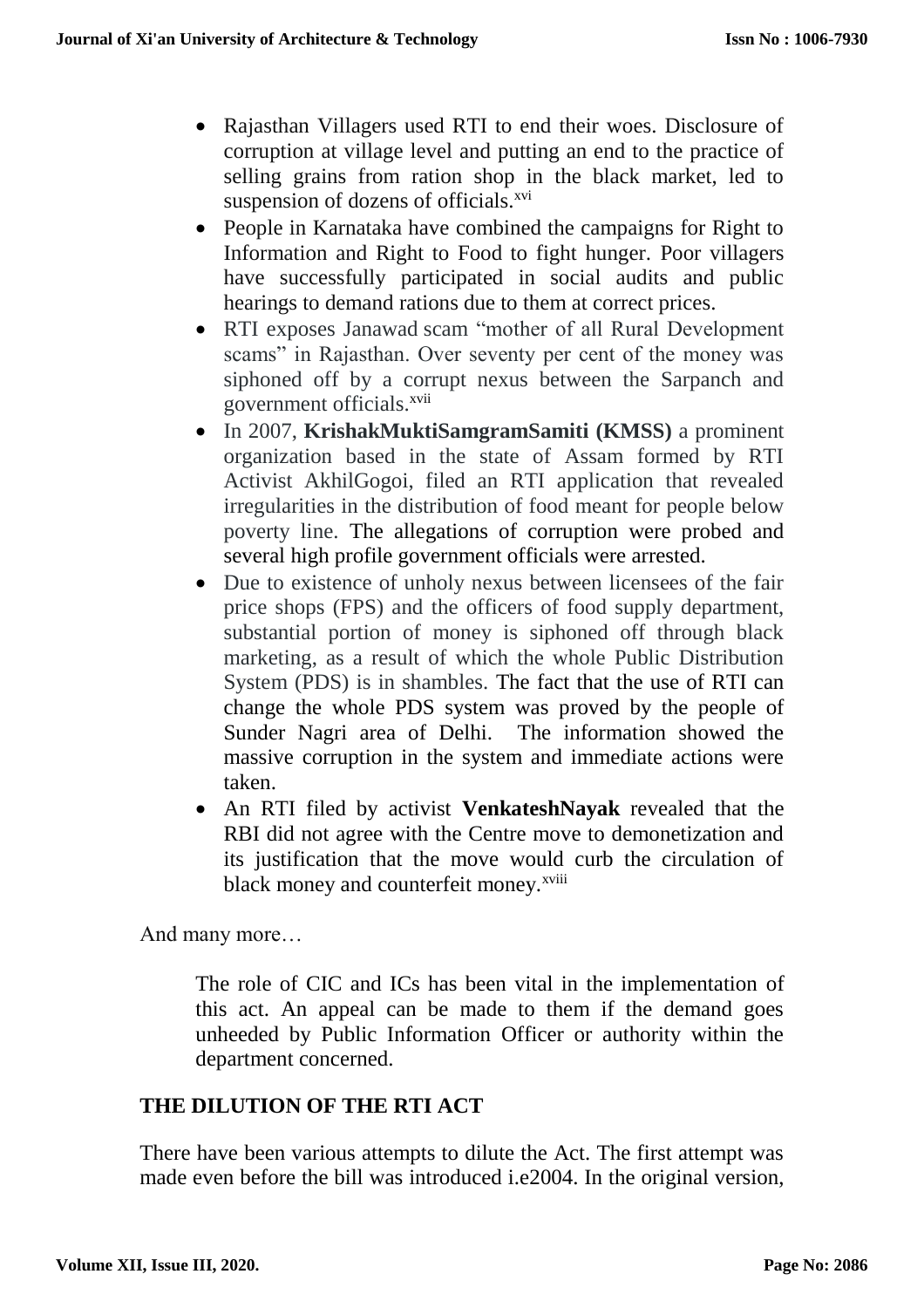the appointment committee for Chief Information Commissioner and ten Information Commissioners was made by prime minister, leader of the opposition in LokSabha and the Chief Justice of India.

The amended version, replaced the Chief Justice of India with a Cabinet Minister nominated by the Prime Minister.

This is Government of India's third attempt to amend this important law since its enforcement in October 2005. First attempt was made in August 2006, the Union Cabinet approved proposals to amend the law in order to keep "file notings" or opinion and advice recorded on file by officers involved in a decision-making chain on issues other than those relating to development and social issues. But due to the very vocal and widespread opposition from the citizenry, the government was compelled to shelve the proposal without ever introducing it in Parliament. Second attempt was made in 2013, Government tabled a Bill to amend the RTI Act in order to insulate from public scrutiny, all political parties and information that regulatory authorities hold about them. The Department-related Parliamentary Standing Committee on Personnel, Public Grievances, Law and Justice approved the amendment proposals despite widespread criticism from the citizenry. However that Bill lapsed with the dissolution of the LokSabha.

T**he RTI (Amendment) Bill,**despite widespread opposition was passed by Loksabha on **22nd July 2019** ,ithas caused a lot of controversy.The government seeks to dilute the Act by downgrading Information Commissioners' status, salary and autonomy. It seeks to amend Sections 13 and 16 of the RTI Act, 2005. The Billproposes that the Central Government will decide the tenure, salaries and allowances of all Information Commissioners. The proposed amendments are aimed at undermining the independence of information commissions, thereby diluting India's strongest and most widely used law for transparency.It has curtailed citizen's rights and have strengthened the hands of the government.

This means that the government can threaten and lure the chief information commissioners with arbitrary removal or extension and curtailment or increase in salary depending upon their suitability for ruling dispensation.

This is against the principle of Federalism as it not only took away the powers from the legislature, but also the state in determining the status of the State Information Commissioners.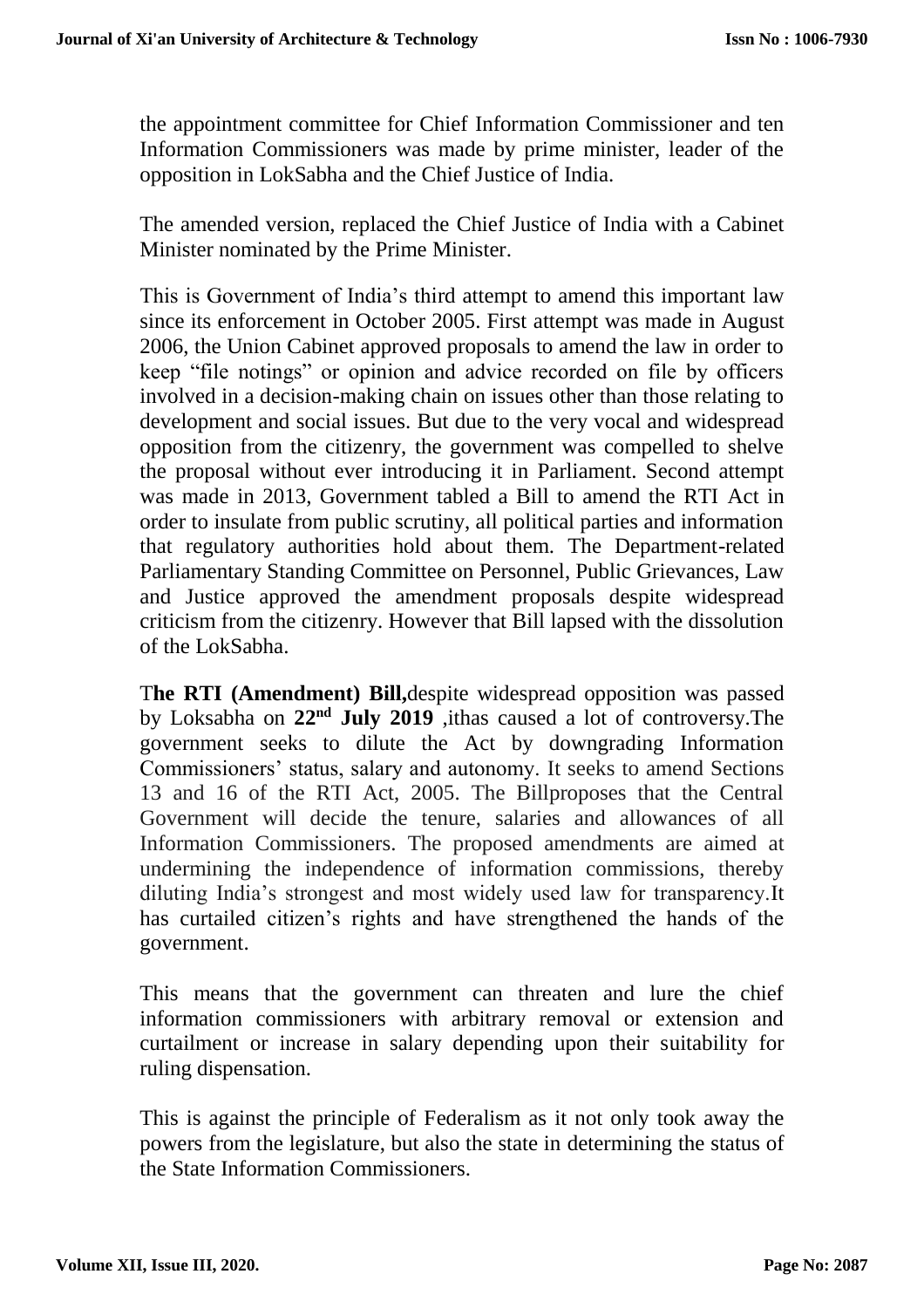The Amendment appears to be another manifestation of the form of "coercive federalism" seemingly practiced by the Central Government by infringing upon the powers of the respective states, and is therefore undemocratic. This would have serious implications for the credibility of the institution of the information commissioner in the future, which is crucial to removing information asymmetries between the citizen and the state, and is vital to making governance in a democracy accountable and transparent in its functioning. It also impacts the sovereignty of states since it curtails their powers to decide on the degree of independence for Information Commissioners in their own jurisdiction.

It creates an anomalous situation where states would have the power to appoint commissioners, but the Centre will decide their tenure, salary and status.

The anxiety is not purely because of the text of the law, but the lack of adequate justification for the same.

## **DEEP REACHING AMENDMENTS**

Congress Legislator **Jairam Ramesh** in RajyaSabha called the RTI (Amendment) bill, 2019 "profoundly dangerous". He said "The timing of the amendments was not innocent, highlighting how it followed several uncomfortable RTI queries and bold directions by Information commissioners- relating to Prime Minister's educational qualifications, his claims on number of bogus ration cards weeded out through use of Aadhaar, disclosures related to demonetization and bank defaulters and other queries related to portion of black money brought from abroad."xix

Today, the core of RTI act, which was meant to empower the citizens, is under threat as new amendments have been passed in the parliament without subjecting the draft law to scrutiny by a parliamentary committee. Afeature which is common to every law enacted by parliament in its present session. This reduces the governance to a form of democracy which is only on papers.

Anna Hazare slams Modigovtsaying– "It is expected that while drafting a legislation, the government take the opinion of citizens. If the draft and the Act are both made only by the government, then it is not a democracy but a dictatorship. Instead of doing these "trivial" amendments, the government should implement the 17 points contained in Section 4 of RTI Act in letter and spirit."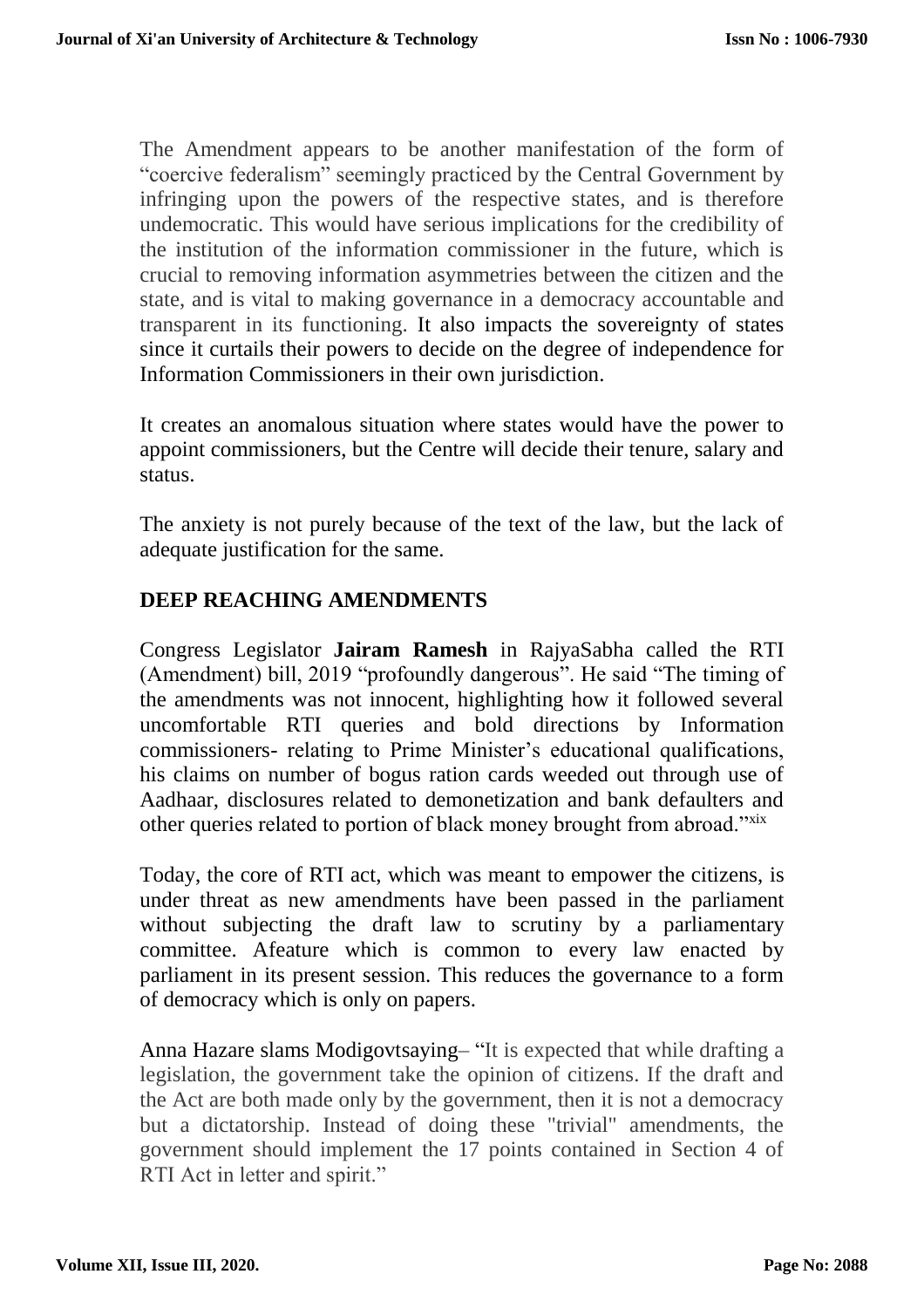The government argues that RTI is not a constitutional right, and CIC and State Information Commission are not constitutional bodies.

But, the Supreme Court in a series of landmark cases, has held that RTI, like the right to vote, has emanated from right of expression under Article 19(1)(a). Both CEC and CIC enforce these two aspects of that fundamental right.

While the 2005 RTI Act says'Right To Information' is a 'constitutional right', the 2019 Amendment Bill contradicts it.

It's a simple question in everybody's mind that the Election Commission that enforces a right under Article 324 (1), is considered a constitutional institution and Information Commission that enforces a fundamental right under Article 19(1)(a) is now with this amendment not a constitutional body. The objective of both being the same that is, to fulfill constitutional rights commitment.

Both CIC and CEC are, therefore, equal and, like the judiciary, should be separate from the legislative and executive, according to the well established theory of separation of powers propounded by Montesquieu and incorporated in Indian Constitution.

#### **IMPLEMENTATION CHALLENGES**

Though there are recent efforts on digital governance, Right to Information implementation has been a digitalization neglect even after 14 years of its enactment. A research on "BallotBoxIndia" shows that though the central ministries are under the purview of the act, anyone can file by a single Digital window RTI requests with integrated payment gateways and tracking mechanism, none of the states have, as of yet, has come forward to implement their versions or use the existing Right to Information Digital Infrastructure. 64% State Public Information failed to respond as to the time limit within which they seek to implement their plan of action. The research also shows delays ranging many months of wait time and various follow ups and rejection. xx

Success in implementing the Act has been mixed, although a lot of information has been made available, at the same time there have been serious allegations of political interference, as well as obstruction from the civil service.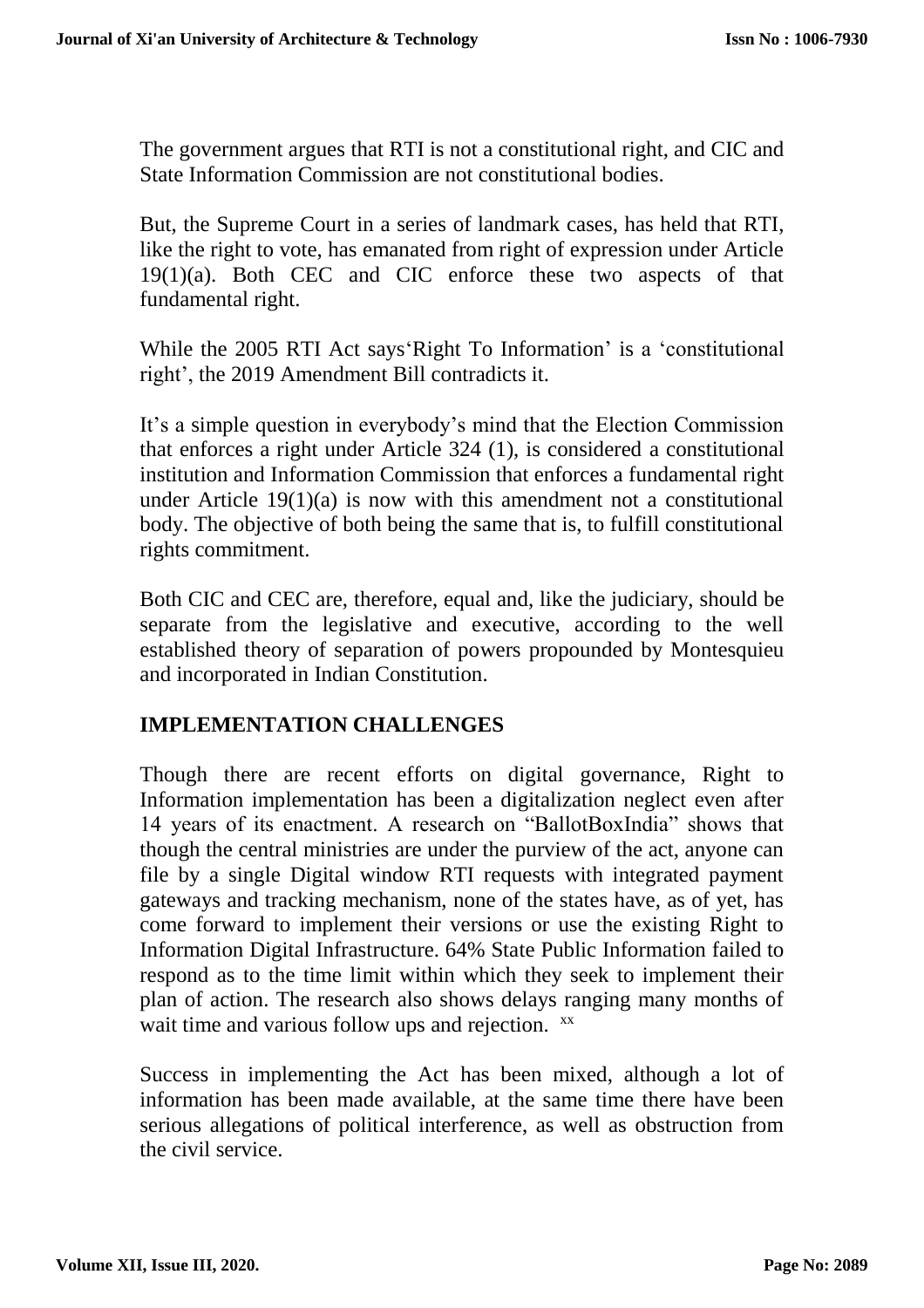There have been so many positions of State Information Commissioners and staff vacant that RTI applications are inordinately delayed with the back log mounting daily.

The Act is quite unambiguous in terms of the responsibilities of the appropriate Government and the Information Commission. However, as per the current situation on the ground level currently the Information Commission is as effective as the support provided by the appropriate Government. The Information Commission is always dependent on the financial and infrastructural support from the Government. In some of the States, (like UP), the effectiveness of communication/guide from the State Government carries more emphasis than the communication by the State Information Commission.

Since 2014, no appointments to the CIC have been made unless the matter was agitated in the courts.

In 2018, CIC had to function with just three out of eleven commissioners until supreme court passed severe strictures that government was forced to make some more appointments. Despite that there still four out of 10 posts vacant of information commissioners in the CIC.

In June 2019, more than 9,000 of 31,000 total appeals were pending for more than a year.

It is widely accepted around the world that one of the most important structural elements of any independent oversight institution such as CVC, the Election Commission, Lokpal, the CIC is a basic guarantee of tenure and a fixed salary. There is strong nexus between the independence of an institution and the fixity of tenure and stable income of those who are appointed to it.

The Supreme Court of India in *Union of India vs R. Gandhi*, President Madras bar association, has recognized fixed tenure and salaries as essential aspects of institutional independence.

This shows that is not just a technical change but it is an attempt to weaken RTI framework.

In April 2018, after 13 years of RTI Act, a survey was conducted by SatarkNagrikSagathan (SNS) and the Centre of Equity Studies, made a key observation that the act empowering citizens of the country to seek information on governance, was slowly being chipped away. It left a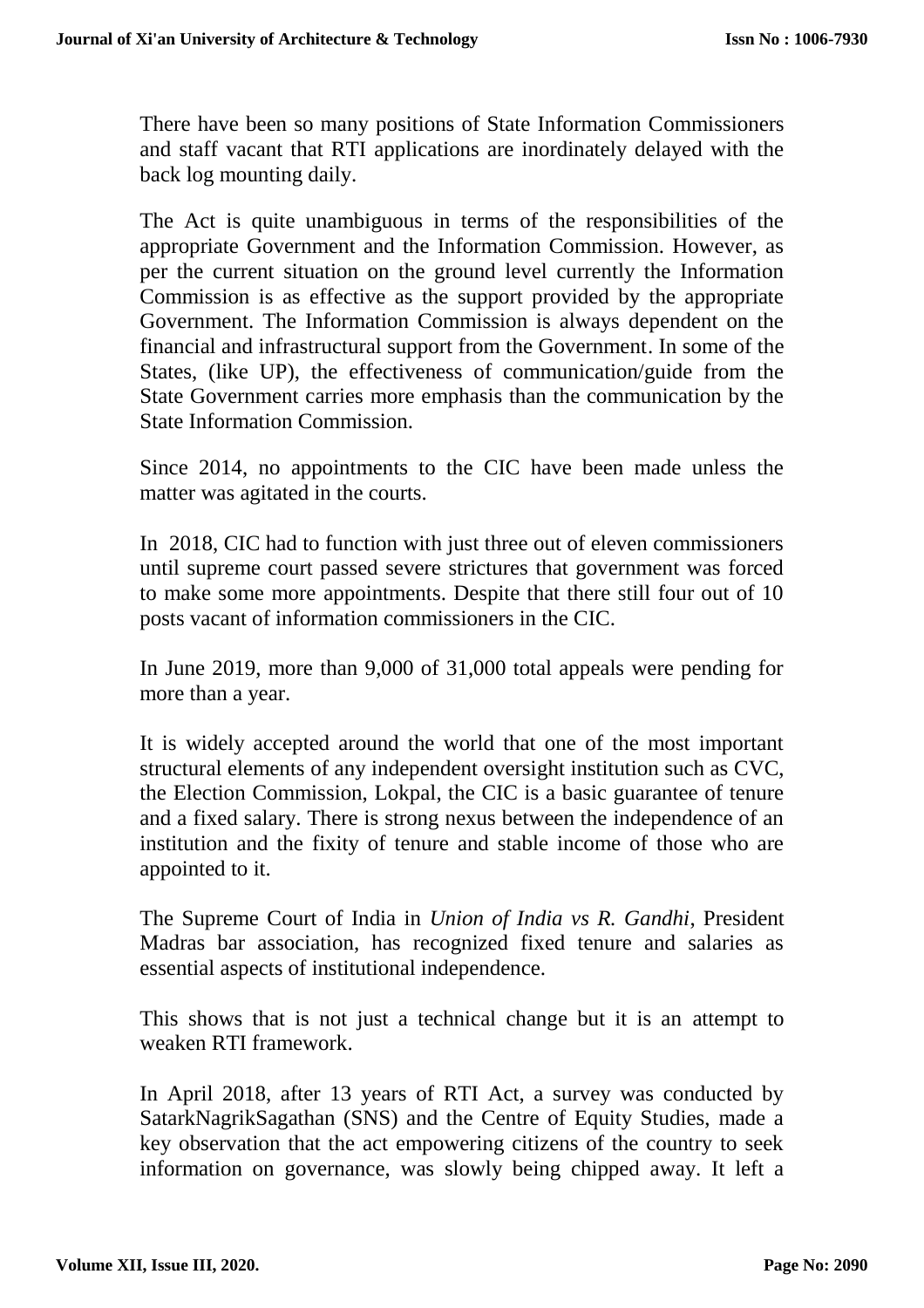question if the government is deliberately diluting the act to protect themselves $^{xxi}$ .

Absence of any public participation, no real justification for Amendment, the government is just making a statement of facts that Election commission and Information commission are performing different functions, this gives no justification of why they shouldn't be accorded the same status. Keeping in mind that right to information enjoys the same constitutional status as right to vote, the justification offered by the government is not enough.

# **ATTACKS ON RTI ACTIVISTS**

Though RTI Act is helping in promoting good governance, it has major lacunae when it comes to the safety and security of activists. Since 2011, the number of murders of RTI activists has risen according to Commonwealth Human Rights Initiative (CHRI) data to 67. There are over 310 cases of people being attacked, physically or mentally harassed or had their property damaged because of the information they sought under RTI act. Media and civil society organizations have particularly been instrumental in raising the issue of protection of the RTI users with the policy makers.

Bihar alone has recorded more than 300 cases of harassment of activists. The Union Rural Development Minister, **Jairam Ramesh** is of the opinion that if a single panchayat level activist can expose corruption worth Rs 25 lakh, then each and every such activist needs to be protected for effective implementation of development schemes.

There is need felt to amend the RTI Act to provide for the protection of those seeking information under the Act. The Asian center for Human Rights recommends that a separate chapter, "Protection of those seeking information under the (RTI) Act," be inserted into Act.

Protection measures suggested include - Mandatory registration of complaints of threats or attacks against RTI activists on First Information Report and placing such FIRs before the magistrate or judge of the area within twenty-four hours for issuance of direction for protection of those under threats and periodic review of such protection.

The issue of protection of witnesses, whistle blowers and activists was taken up suomoto (on its own) by the court after the murder of Pune based RTI activist **SatishShetty** in 2010. He was known for exposing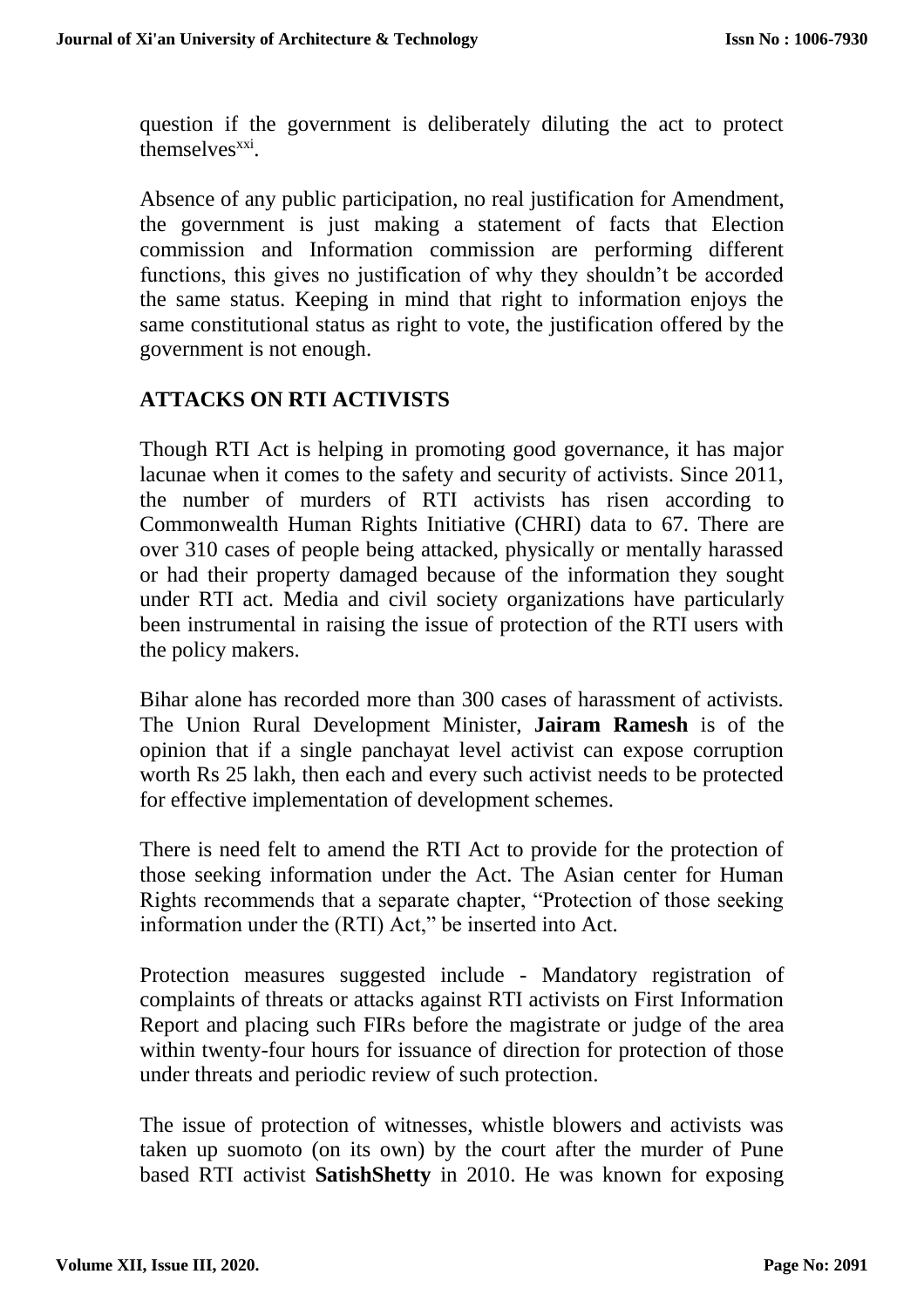many land scams, irregularities in government offices in Maharashtra using Right To Information Act. He was killed by unknown attackers in Talegaon.

A large number of instances of corruption have been exposed in the flagship employment scheme of UPA government, the Mahatma Gandhi National Rural Employment guarantee schemes.Shiv Prakash, an RTI activist in Bihar, claims that RTI activists in Bihar alone have exposed corruption worth Rs 200 crore. "Majority of activists who were harassed and murdered have taken on corrupt officials and mukhiyas swindling MGNREGA funds," he says. xxii

A new provision that allows for an RTI case to be closed in the event of death of the applicant has come under criticism from activists who fear that this will encourage attacks on whistle blowers. The provision is part of the draft RTI rules made public by the Modi Government. In 2017, there have been more than 375 recorded cases of attacks on citizens who sought information to expose corruption and wrong doing in various public authorities. Of these, 56 are murders, at least 157 cases of physical assault and more than 160 cases of harassment and threats – some of which have resulted in death by suicide.  $^{xxiii}$ 

The process of fighting the atrocities, attack or torture without any strong legislative back up indicates that the victims or their families often do not get justice.

#### **CONCLUSION**

The continuous and ongoing protests by the civil society against the lack of action of the current government in effectively protecting the people's Right To Information reflects the severity of the problem.

The interference of the BJP-government in the autonomous institutions of our country, shows an attempt to take away the free flow of unbiased information and place before the general public, the filtered information which is beneficial to the ruling class.

One area where the BJP government has failed to imitate the UPA government is in its commitment to uphold democracy by supporting people-centric initiatives. A democratic government's duty is to ensure the trust of its citizens emboldens with every step it takes. However, the recent efforts of the present regime go against this fundamental principle.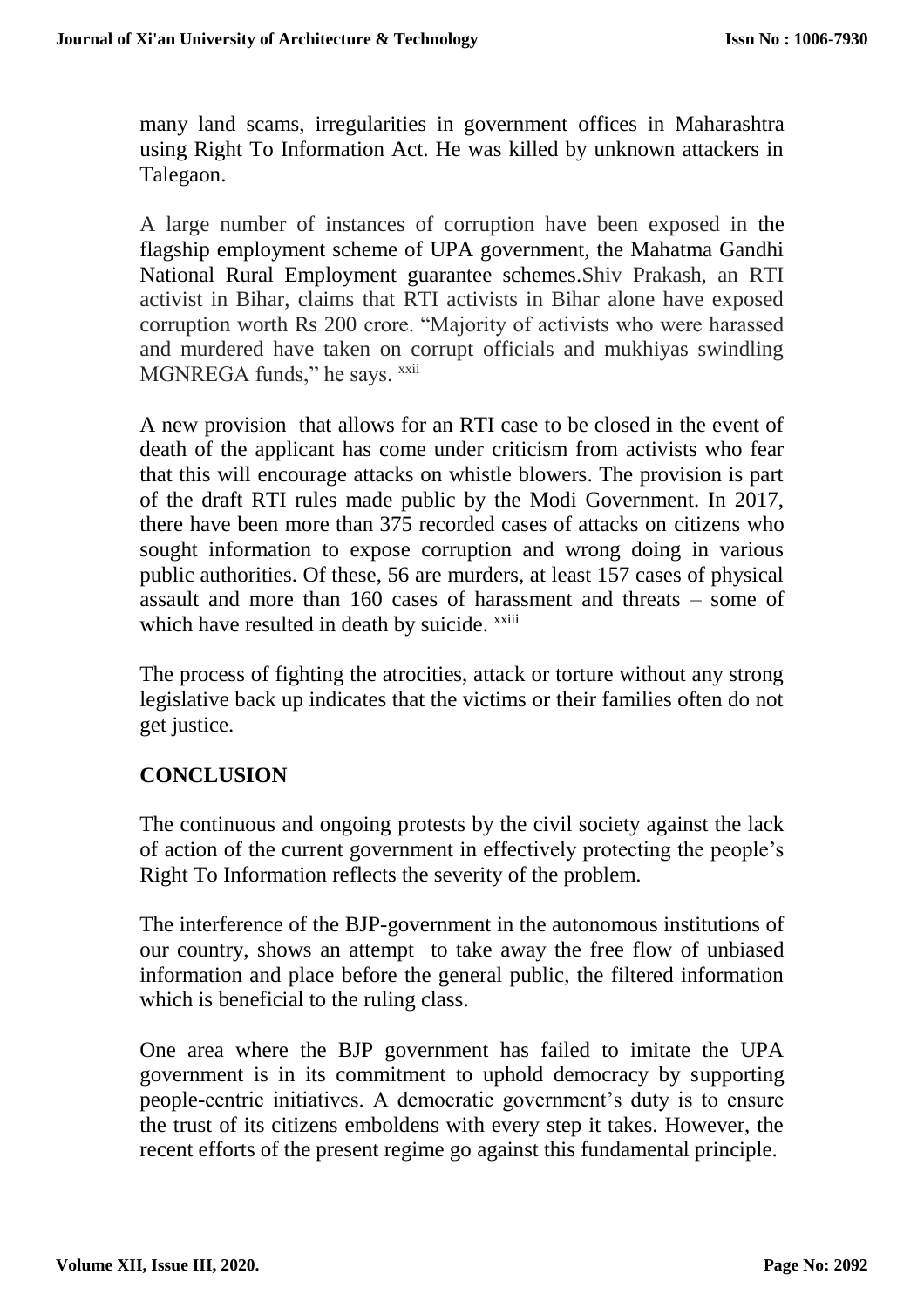The real fear with these amendments is the way in which the government has tried to push them through the parliament. No large scale consultation or discussion has been conducted by the government to get some feedback of the public on the bill.

The government instead should give up its anti-people decisions approach and must ensure that it fills the loopholes in the RTI Act rather than digging for more of them.

The RTI has emerged through mass movement, and its continuance and deepening would also hinge on its use as a form of collective action to ensure accountability. Hundreds of RTI activists have been murdered, assaulted, harassed or threatened. The process to roll back these amendments and restore the right to information cannot be achieved without mobilising the masses in defence of their hard-won rights. If Information commission lost its independence then RTI would become tooth less.

This is not just a threat to the RTI Act, but to the notion of participative democracy itself.

## **REFERENCES**:

 $\overline{a}$ 

<sup>i</sup> ASTRA TAYLOR : Democracy may not exist, but we'll miss it when it's gone ii ARUNA ROY : The RTI Story : Power to the people

 $\ddot{m}$ How the government is sabotaging the spirit of RTI? – The Companion

 $\frac{1}{10}$  iv 1.75 CRORE RTI applications filed since 2005 : Study – Economics Times <sup>v</sup> AIR 1973 SC 106

vi 1975 (004) SCC 0428 SC

vii 1995 (002) SCC 0161 SC viii AIR 1982 SC 149

ix 2003(001)SCW 2353 SC

<sup>x</sup> Earlier J&K Right to information was in force in the state but after revocation of Article 370 on  $5<sup>th</sup>$  August 2019, the state was brought under ambit of Indian constitution.

 $x_i$ <sup>xi</sup> Application No: CIC/WB/A/2006/00011 (Right to information Act – Section 19).2006

xii Political parties under RTI : Election Commission contradicts CIC directive – The Hindu

 $x$ <sup>xiii</sup> Supreme Court bring CJI's office under the ambit of RTI Act – Economic Times  $x$ <sup>iv</sup> Rajiv Gandhi's popular 15 paise remark finds mention in supreme court verdict.  $-$ The Indian Express

xvRs 744cr dalit fund diverted for Games – Times Of India xvirtiindia.org Rajasthan villagers use RTI to end woes